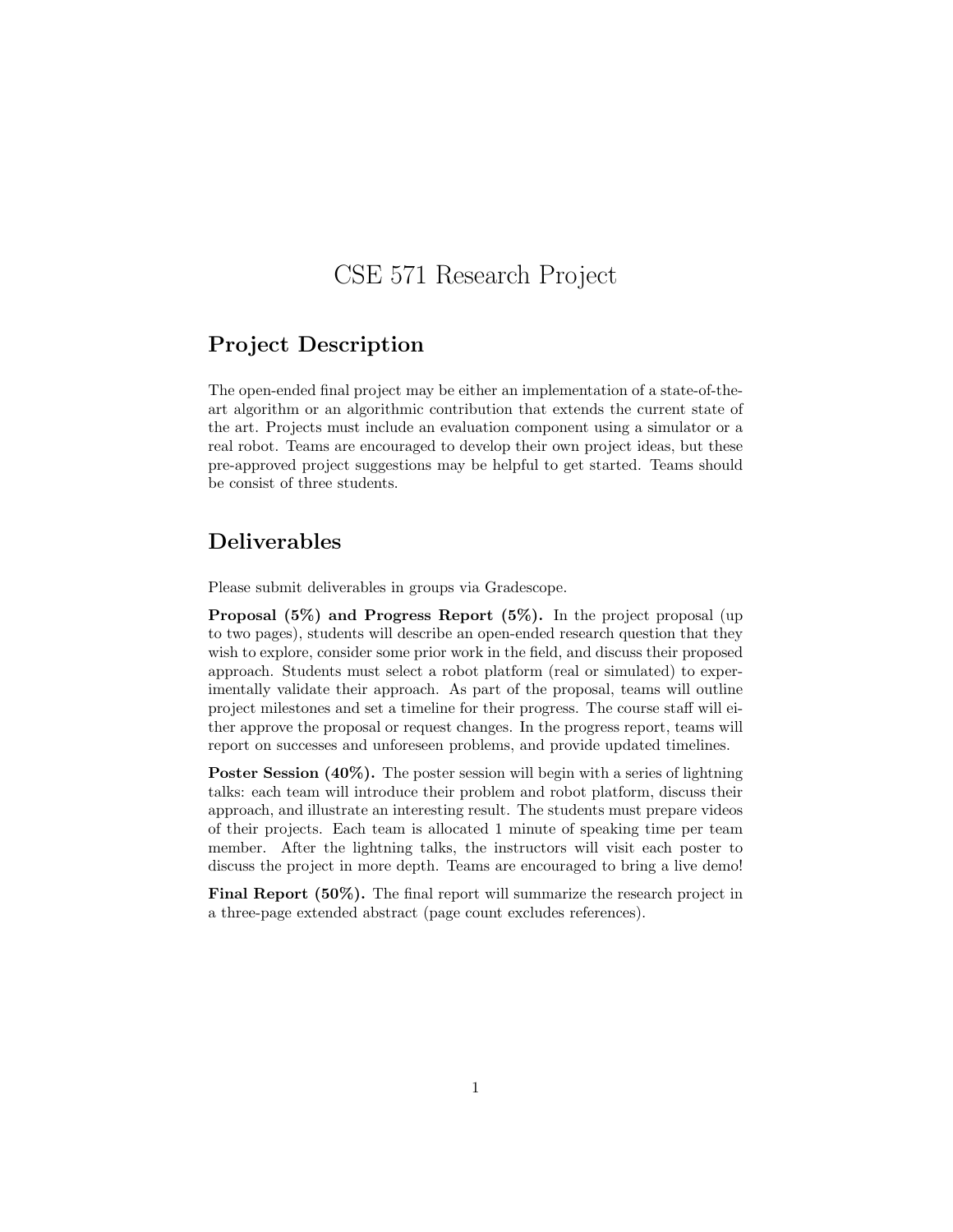# Timeline

- Proposal, due Monday, Jan. 28
- Progress report, due Thursday, Feb. 28
- Poster session, Thursday, Mar. 21 2:30-4:20pm
- Final report, due Friday, Mar. 22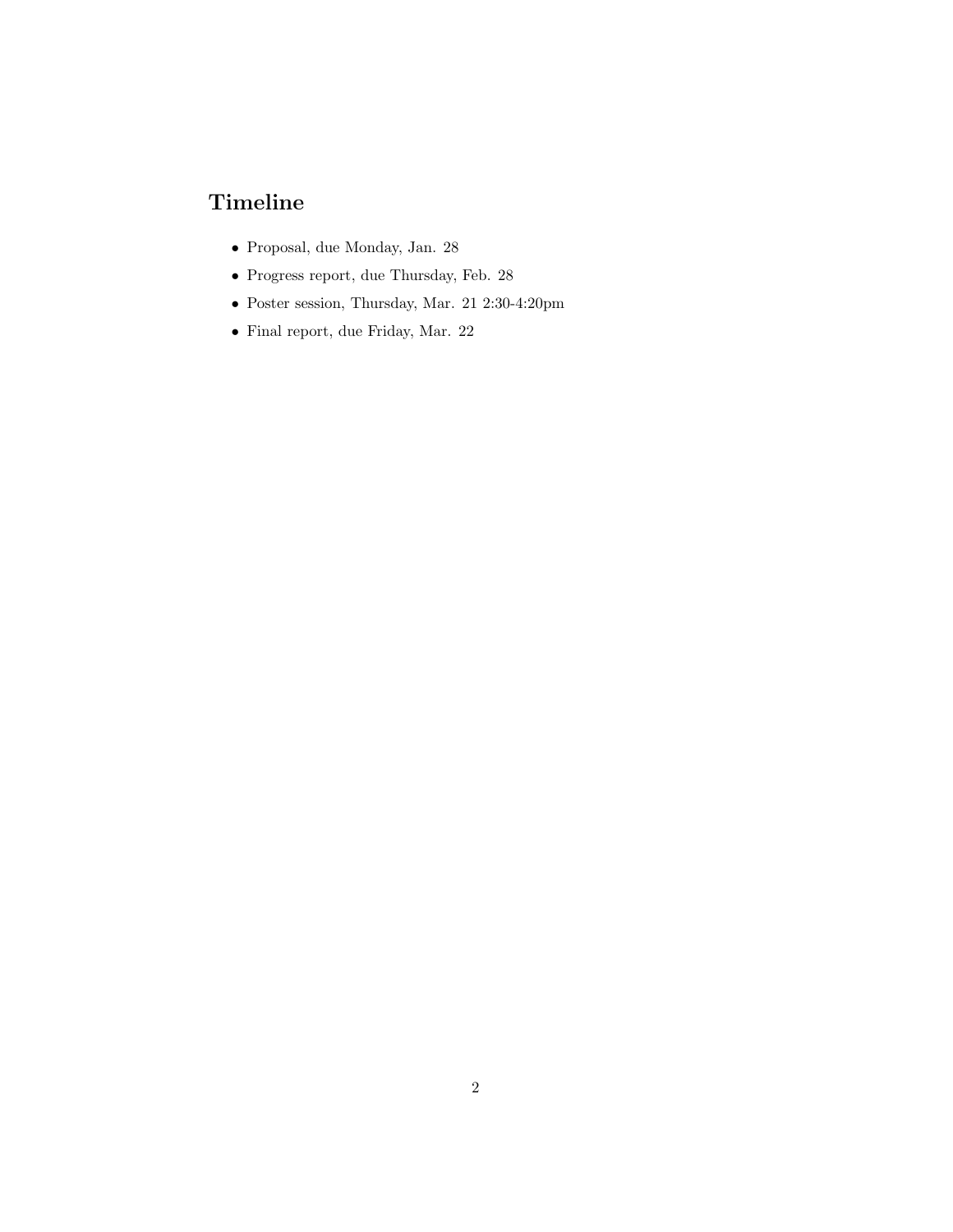# Suggested Project Ideas

#### State Estimation and Navigation

- Use a depth or color camera to detect and track an object moving quickly, e.g. a ball bouncing off the ground or a wall. This makes for a good implementation of a combination of particle and Kalman filters.
- Localize with a depth camera (e.g. with a particle filter) in a given floor plan. We have existing laser maps and floor plans of the Allen Center.
- Create an exploration strategy for finding new views of unseen areas of a 2D/3D map. Investigate reconstruction and rendering techniques for such maps. Given an existing map, figure out how to perform probabilistic localization and filtering.
- Develop a navigation system for a powered wheelchair. This involves mounting a sensor on the wheelchair and developing a localization framework so that the wheelchair can autonomously navigate given a map.

#### Human-Robot Interaction

- Have a robot follow a person. Additionally, using a second camera/Kinect, you could enable a person to point at objects or goal locations that the robot needs to plan to navigate to.
- Implement visual servoing on a manipulator. This involves perception, planning and control. This [video](https://youtu.be/t2eO4CD-0WY?t=231) shows a preliminary implementation in a food manipulation task. Servoing has to be safe and robust to movements in the person's face to feed accurately and be robust to face rotations and partial face occlusions.
- Implement a simple human-robot handover system on a manipulator. The robot has to track the person, potentially predict where the person will move to and plan accordingly to receive the object from the person's hand while ensuring that there are no collisions and the motion is smooth. This involves perception and planning.

### Manipulation

- Implement a simple pick and place system on a manipulator. The robot can pick up an object from a table and place it at a different location. This involves some minor perception for object detection, grasp planning and motion planning.
- Implement a fast local collision avoidance system (in simulation) that reacts to moving objects and people in the scene. There are multiple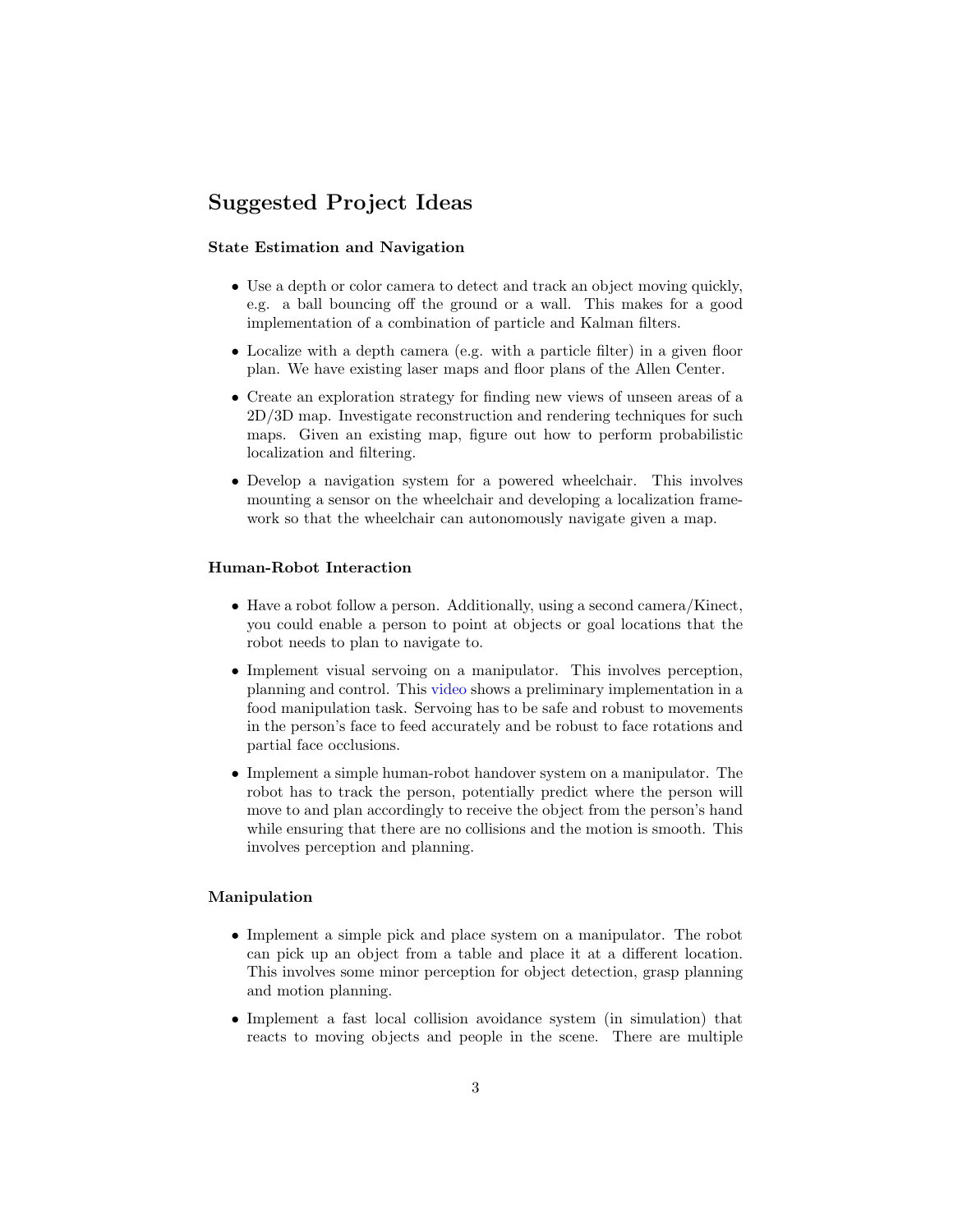methods to speed up the computation (including GPU-based techniques). Find a related paper [here.](https://goo.gl/pauPfZ)

- Create a benchmark of motion planning algorithms on the manipulator (mainly in simulation). There are many new motion planning algorithms [\(BIT\\*,](https://arxiv.org/abs/1405.5848) [RRT\\*,](https://arxiv.org/abs/1105.1186) [TrajOpt,](http://rll.berkeley.edu/trajopt/ijrr/2013-IJRR-TRAJOPT.pdf) [CHOMP,](https://journals.sagepub.com/doi/abs/10.1177/0278364913488805) etc.) that can be implemented. [OMPL](http://ompl.kavrakilab.org/) has multiple benchmarking tools available. You can also consider creating your own benchmarking environments of varying difficulty (for instance, in terms of clutter in the manipulator's environment).
- Implement a handover task between two arms of a robot. This can involve picking up an object with one hand and transferring it to another before placing the object at a different location.
- Implement a teleoperation system for a robot manipulator. This can involve a virtual reality controller or some other input device.

#### Reinforcement Learning

- [OpenAI Gym](https://gym.openai.com/) has several robotics and continuous control environments implemented using physics simulators [\(MuJoCo,](http://www.mujoco.org/) [Box2D\)](https://box2d.org/). You can design a new reinforcement learning algorithm (or re-implement an existing one) for these environments. Other robots may also have open-source MuJoCo simulation code that you can use, e.g. the bipedal robot [Cassie.](https://arxiv.org/pdf/1803.05580.pdf)
- Deep Q-Networks (DQNs) have been successfully applied to Atari games. Implement the DQN for a simple reinforcement learning task, e.g. cartpole or double pendulum. You can even look at some of the Atari games or other similar game worlds, or try learning directly from pixels rather than the physical state.